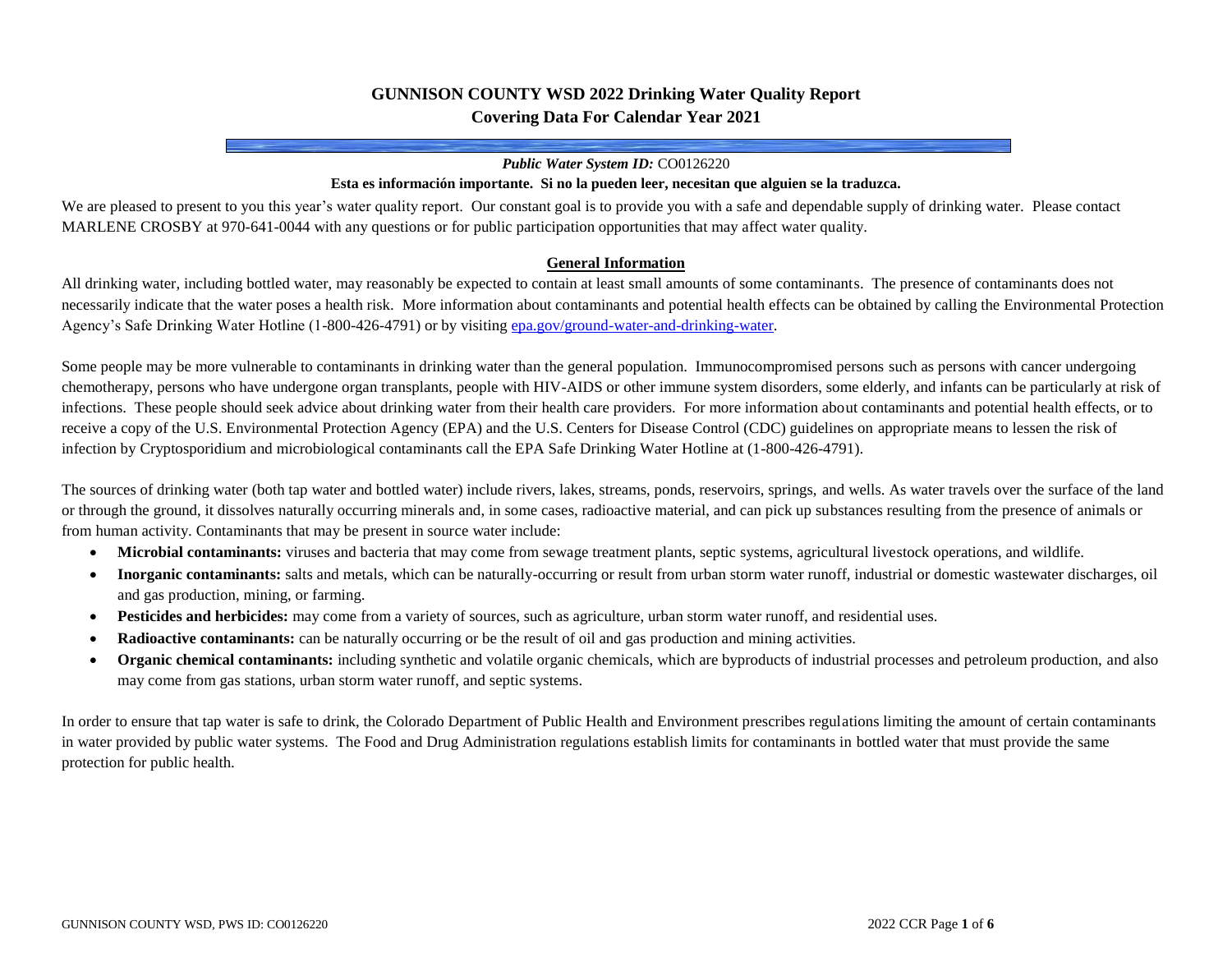### **Lead in Drinking Water**

If present, elevated levels of lead can cause serious health problems (especially for pregnant women and young children). It is possible that lead levels at your home may be higher than other homes in the community as a result of materials used in your home's plumbing. If you are concerned about lead in your water, you may wish to have your water tested. When your water has been sitting for several hours, you can minimize the potential for lead exposure by flushing your tap for 30 seconds to 2 minutes before using water for drinking or cooking. Additional information on lead in drinking water, testing methods, and steps you can take to minimize exposure is available from the Safe Drinking Water Hotline (1-800-426-4791) or a[t epa.gov/safewater/lead.](http://www.epa.gov/safewater/lead)

### **Source Water Assessment and Protection (SWAP)**

The Colorado Department of Public Health and Environment may have provided us with a Source Water Assessment Report for our water supply. For general information or to obtain a copy of the report please visit wordcompliance.com/ccr. The report is located under "Guidance: Source Water Assessment Reports". Search the table using 126220, GUNNISON COUNTY WSD, or by contacting MARLENE CROSBY at 970-641-0044. The Source Water Assessment Report provides a screening-level evaluation of potential contamination that *could* occur. It *does not* mean that the contamination *has or will* occur. We can use this information to evaluate the need to improve our current water treatment capabilities and prepare for future contamination threats. This can help us ensure that quality finished water is delivered to your homes. In addition, the source water assessment results provide a starting point for developing a source water protection plan. Potential sources of contamination in our source water area are listed on the next page.

Please contact us to learn more about what you can do to help protect your drinking water sources, any questions about the Drinking Water Quality Report, to learn more about our system, or to attend scheduled public meetings. We want you, our valued customers, to be informed about the services we provide and the quality water we deliver to you every day.

| <b>Sources (Water Type - Source Type)</b>                         | <b>Potential Source(s) of Contamination</b>                                                                                                                                                                                                                                                                                                                                                                                                                                                                                    |
|-------------------------------------------------------------------|--------------------------------------------------------------------------------------------------------------------------------------------------------------------------------------------------------------------------------------------------------------------------------------------------------------------------------------------------------------------------------------------------------------------------------------------------------------------------------------------------------------------------------|
| <b>GUNNISON RIVER INFILTRATION GALLERY (Surface Water-Intake)</b> | EPA Hazardous Waste Generators, EPA Chemical Inventory/Storage Sites, Permitted<br>Wastewater Discharge Sites, Aboveground, Underground and Leaking Storage Tank<br>Sites, Existing/Abandoned Mine Sites, Other Facilities,<br>Commercial/Industrial/Transportation, High Intensity Residential, Low Intensity<br>Residential, Urban Recreational Grasses, Quarries / Strip Mines / Gravel Pits, Row<br>Crops, Pasture / Hay, Deciduous Forest, Evergreen Forest, Mixed Forest, Septic<br>Systems, Oil / Gas Wells, Road Miles |

## **Our Water Sources**

## **Terms and Abbreviations**

- **Maximum Contaminant Level (MCL)** − The highest level of a contaminant allowed in drinking water.
- **Treatment Technique (TT)** − A required process intended to reduce the level of a contaminant in drinking water.
- **Health-Based** − A violation of either a MCL or TT.
- **Non-Health-Based** − A violation that is not a MCL or TT.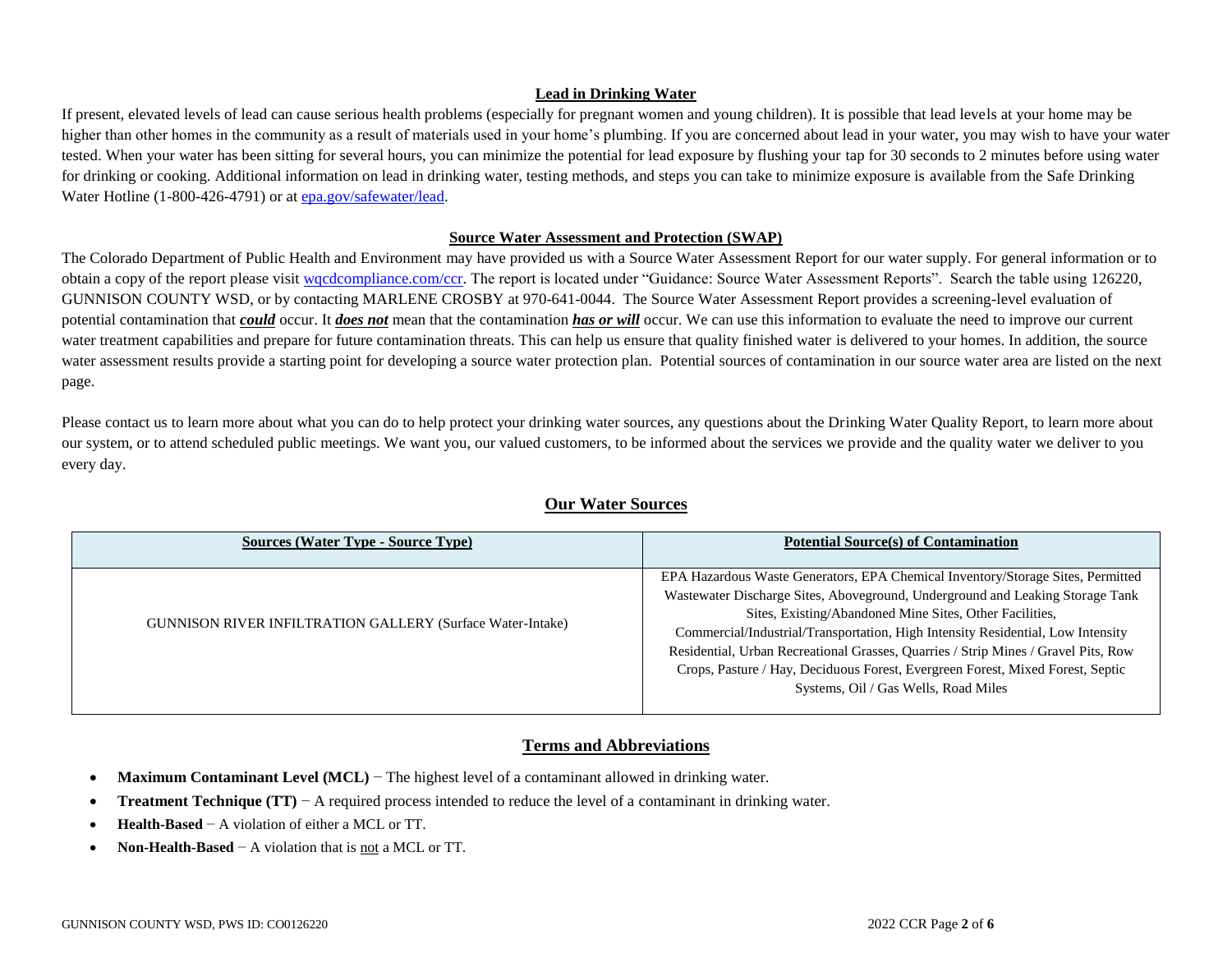- **Action Level (AL)** The concentration of a contaminant which, if exceeded, triggers treatment and other regulatory requirements.
- **Maximum Residual Disinfectant Level (MRDL)** The highest level of a disinfectant allowed in drinking water. There is convincing evidence that addition of a disinfectant is necessary for control of microbial contaminants.
- **Maximum Contaminant Level Goal (MCLG)** The level of a contaminant in drinking water below which there is no known or expected risk to health. MCLGs allow for a margin of safety.
- **Maximum Residual Disinfectant Level Goal (MRDLG)** The level of a drinking water disinfectant, below which there is no known or expected risk to health. MRDLGs do not reflect the benefits of the use of disinfectants to control microbial contaminants.
- **Violation (No Abbreviation)** − Failure to meet a Colorado Primary Drinking Water Regulation.
- **Formal Enforcement Action (No Abbreviation)** − Escalated action taken by the State (due to the risk to public health, or number or severity of violations) to bring a non-compliant water system back into compliance.
- **Variance and Exemptions (V/E)** − Department permission not to meet a MCL or treatment technique under certain conditions.
- **Gross Alpha (No Abbreviation)** − Gross alpha particle activity compliance value. It includes radium-226, but excludes radon 222, and uranium.
- **Picocuries per liter (pCi/L)** − Measure of the radioactivity in water.
- **Nephelometric Turbidity Unit (NTU)** − Measure of the clarity or cloudiness of water. Turbidity in excess of 5 NTU is just noticeable to the typical person.
- **Compliance Value (No Abbreviation)** Single or calculated value used to determine if regulatory contaminant level (e.g. MCL) is met. Examples of calculated values are the 90th Percentile, Running Annual Average (RAA) and Locational Running Annual Average (LRAA).
- **Average (x-bar)** − Typical value.
- **Range (R)** − Lowest value to the highest value.
- **Sample Size (n)** − Number or count of values (i.e. number of water samples collected).
- **Parts per million = Milligrams per liter (ppm = mg/L)** − One part per million corresponds to one minute in two years or a single penny in \$10,000.
- **Parts per billion = Micrograms per liter (ppb = ug/L)** One part per billion corresponds to one minute in 2,000 years, or a single penny in \$10,000,000.
- **Not Applicable (N/A)** Does not apply or not available.
- **Level 1 Assessment** A study of the water system to identify potential problems and determine (if possible) why total coliform bacteria have been found in our water system.
- Level 2 Assessment A very detailed study of the water system to identify potential problems and determine (if possible) why an E. coli MCL violation has occurred and/or why total coliform bacteria have been found in our water system on multiple occasions.

## **Detected Contaminants**

GUNNISON COUNTY WSD routinely monitors for contaminants in your drinking water according to Federal and State laws. The following table(s) show all detections found in the period of January 1 to December 31, 2021 unless otherwise noted. The State of Colorado requires us to monitor for certain contaminants less than once per year because the concentrations of these contaminants are not expected to vary significantly from year to year, or the system is not considered vulnerable to this type of contamination. Therefore, some of our data, though representative, may be more than one year old. Violations and Formal Enforcement Actions, if any, are reported in the next section of this report.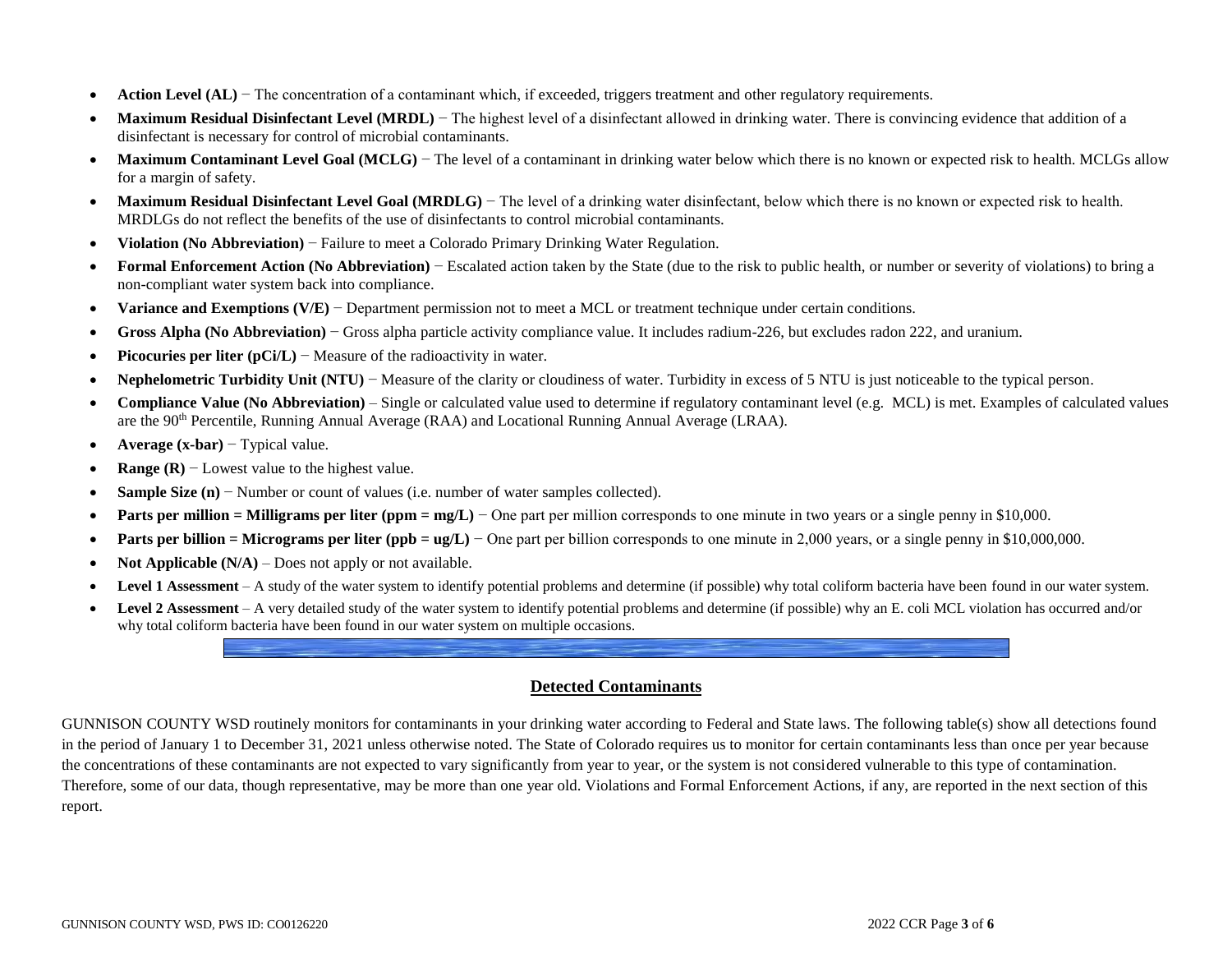Note: Only detected contaminants sampled within the last 5 years appear in this report. If no tables appear in this section then no contaminants were detected in the last round of monitoring.

| Disinfectants Sampled in the Distribution System<br><b>TT Requirement:</b> At least 95% of samples per period (month or quarter) must be at least 0.2 ppm $\overline{OR}$<br>If sample size is less than 40 no more than 1 sample is below $0.2$ ppm<br><b>Typical Sources:</b> Water additive used to control microbes |                    |                                                                                                                       |  |  |                |           |  |  |
|-------------------------------------------------------------------------------------------------------------------------------------------------------------------------------------------------------------------------------------------------------------------------------------------------------------------------|--------------------|-----------------------------------------------------------------------------------------------------------------------|--|--|----------------|-----------|--|--|
| <b>Disinfectant</b><br><b>Name</b>                                                                                                                                                                                                                                                                                      | <b>Time Period</b> | <b>Sample Size</b><br>TT<br><b>MRDL</b><br><b>Number of Samples Below Level</b><br><b>Results</b><br><b>Violation</b> |  |  |                |           |  |  |
| Chlorine                                                                                                                                                                                                                                                                                                                | December, 2021     | Lowest period percentage of samples meeting<br>TT requirement: 100%                                                   |  |  | N <sub>0</sub> | $4.0$ ppm |  |  |

| Lead and Copper Sampled in the Distribution System |                               |                             |                              |                           |                                      |                                                  |                                                        |                                                                            |  |
|----------------------------------------------------|-------------------------------|-----------------------------|------------------------------|---------------------------|--------------------------------------|--------------------------------------------------|--------------------------------------------------------|----------------------------------------------------------------------------|--|
| <b>Contaminant Name</b>                            | <b>Time Period</b>            | 90 <sup>th</sup> Percentile | <b>Sample</b><br><b>Size</b> | Unit of<br><b>Measure</b> | 90 <sup>th</sup><br>Percentile<br>AL | <b>Sample</b><br><b>Sites</b><br><b>Above AL</b> | 90 <sup>th</sup> Percentile<br>AL<br><b>Exceedance</b> | <b>Typical Sources</b>                                                     |  |
| Copper                                             | $07/13/2021$ to<br>07/13/2021 | 0.7                         | 10                           | ppm                       | 1.3                                  | U                                                | N <sub>0</sub>                                         | Corrosion of household<br>plumbing systems; Erosion of<br>natural deposits |  |
| Lead                                               | $07/13/2021$ to<br>07/13/2021 | 1.4                         | 10                           | ppb                       | 15                                   | 0                                                | N <sub>0</sub>                                         | Corrosion of household<br>plumbing systems; Erosion of<br>natural deposits |  |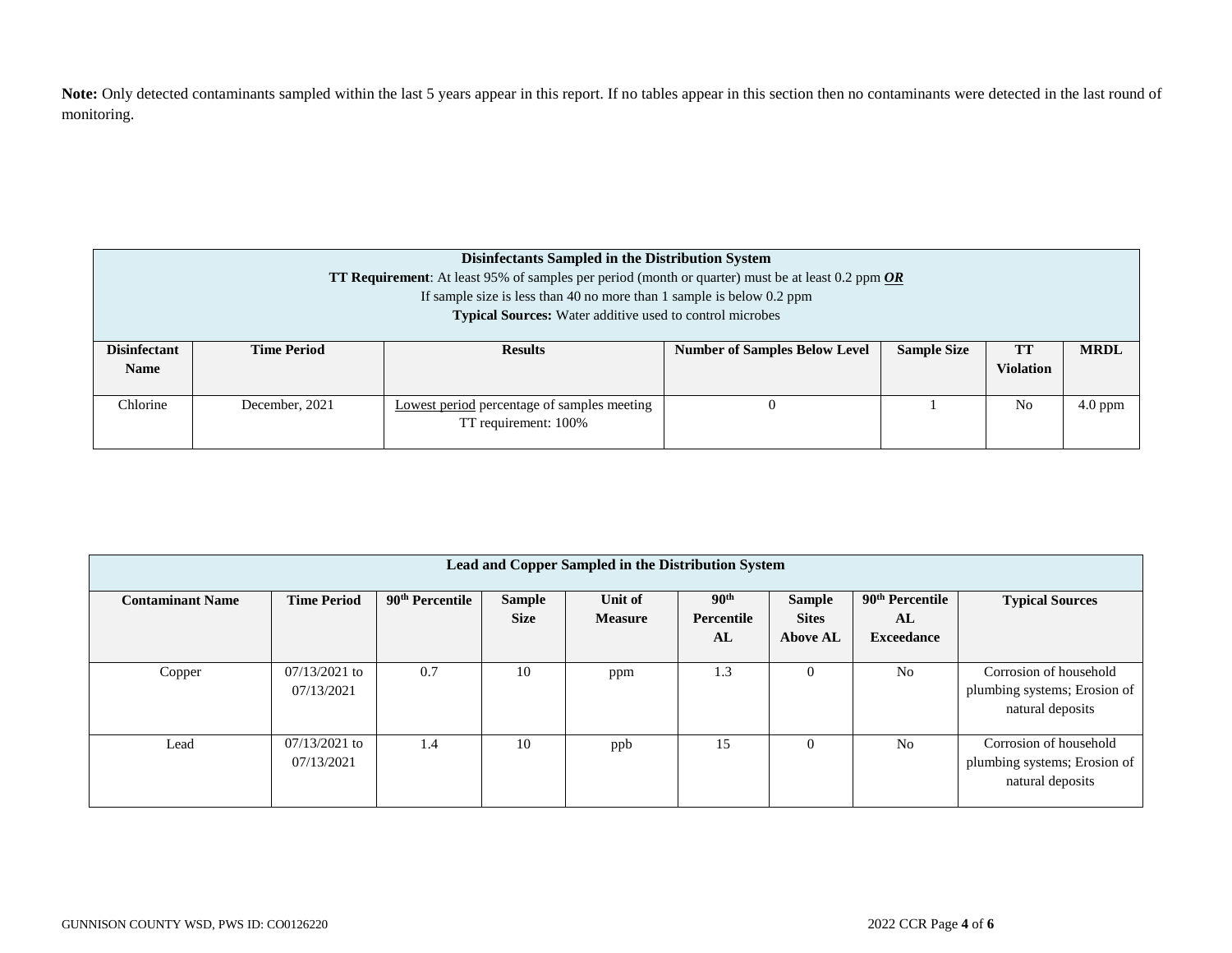| Disinfection Byproducts Sampled in the Distribution System                                                               |      |       |              |             |                |    |     |                |                                             |
|--------------------------------------------------------------------------------------------------------------------------|------|-------|--------------|-------------|----------------|----|-----|----------------|---------------------------------------------|
| <b>MCLG</b><br><b>MCL Violation</b><br><b>MCL</b><br>Year<br>Unit of<br><b>Name</b><br><b>Sample</b><br>Range<br>Average |      |       |              |             |                |    |     |                | <b>Typical Sources</b>                      |
|                                                                                                                          |      |       | $Low - High$ | <b>Size</b> | <b>Measure</b> |    |     |                |                                             |
| <b>Total Haloacetic Acids</b><br>(HAA5)                                                                                  | 2021 | 12.82 | 8.6 to 17.6  | 4           | ppb            | 60 | N/A | N <sub>0</sub> | Byproduct of drinking water<br>disinfection |
| <b>Total Trihalomethanes</b><br>(TTHM)                                                                                   | 2021 | 33.9  | 15.4 to 54.9 | 4           | ppb            | 80 | N/A | N <sub>0</sub> | Byproduct of drinking water<br>disinfection |

| Summary of Turbidity Sampled at the Entry Point to the Distribution System |                                                                   |                                                        |                                       |                  |                |  |  |  |  |  |
|----------------------------------------------------------------------------|-------------------------------------------------------------------|--------------------------------------------------------|---------------------------------------|------------------|----------------|--|--|--|--|--|
| <b>Contaminant Name</b>                                                    | <b>Level Found</b><br><b>Sample Date</b><br><b>TT Requirement</b> |                                                        |                                       |                  |                |  |  |  |  |  |
|                                                                            |                                                                   |                                                        |                                       | <b>Violation</b> | <b>Sources</b> |  |  |  |  |  |
|                                                                            |                                                                   |                                                        |                                       |                  |                |  |  |  |  |  |
| Turbidity                                                                  | Date/Month:                                                       | Highest single measurement:                            | Maximum 1 NTU for any single          | N <sub>0</sub>   | Soil Runoff    |  |  |  |  |  |
|                                                                            | Jun                                                               | 0.056 NTU                                              | measurement                           |                  |                |  |  |  |  |  |
|                                                                            |                                                                   |                                                        |                                       |                  |                |  |  |  |  |  |
|                                                                            |                                                                   |                                                        |                                       |                  |                |  |  |  |  |  |
| Turbidity                                                                  | Month:                                                            | <b>Lowest monthly percentage of samples meeting TT</b> | In any month, at least 95% of samples | N <sub>0</sub>   | Soil Runoff    |  |  |  |  |  |
|                                                                            | Dec                                                               | requirement for our technology: 100 %                  | must be less than 0.3 NTU             |                  |                |  |  |  |  |  |
|                                                                            |                                                                   |                                                        |                                       |                  |                |  |  |  |  |  |

| Inorganic Contaminants Sampled at the Entry Point to the Distribution System |      |         |                       |                              |                           |            |             |                                |                                                                                                |
|------------------------------------------------------------------------------|------|---------|-----------------------|------------------------------|---------------------------|------------|-------------|--------------------------------|------------------------------------------------------------------------------------------------|
| <b>Contaminant Name</b>                                                      | Year | Average | Range<br>$Low - High$ | <b>Sample</b><br><b>Size</b> | Unit of<br><b>Measure</b> | <b>MCL</b> | <b>MCLG</b> | <b>MCL</b><br><b>Violation</b> | <b>Typical Sources</b>                                                                         |
| Nitrate                                                                      | 2021 | 0.09    | $0.09$ to $0.09$      |                              | ppm                       | 10         | 10          | N <sub>0</sub>                 | Runoff from fertilizer use; leaching from septic<br>tanks, sewage; erosion of natural deposits |